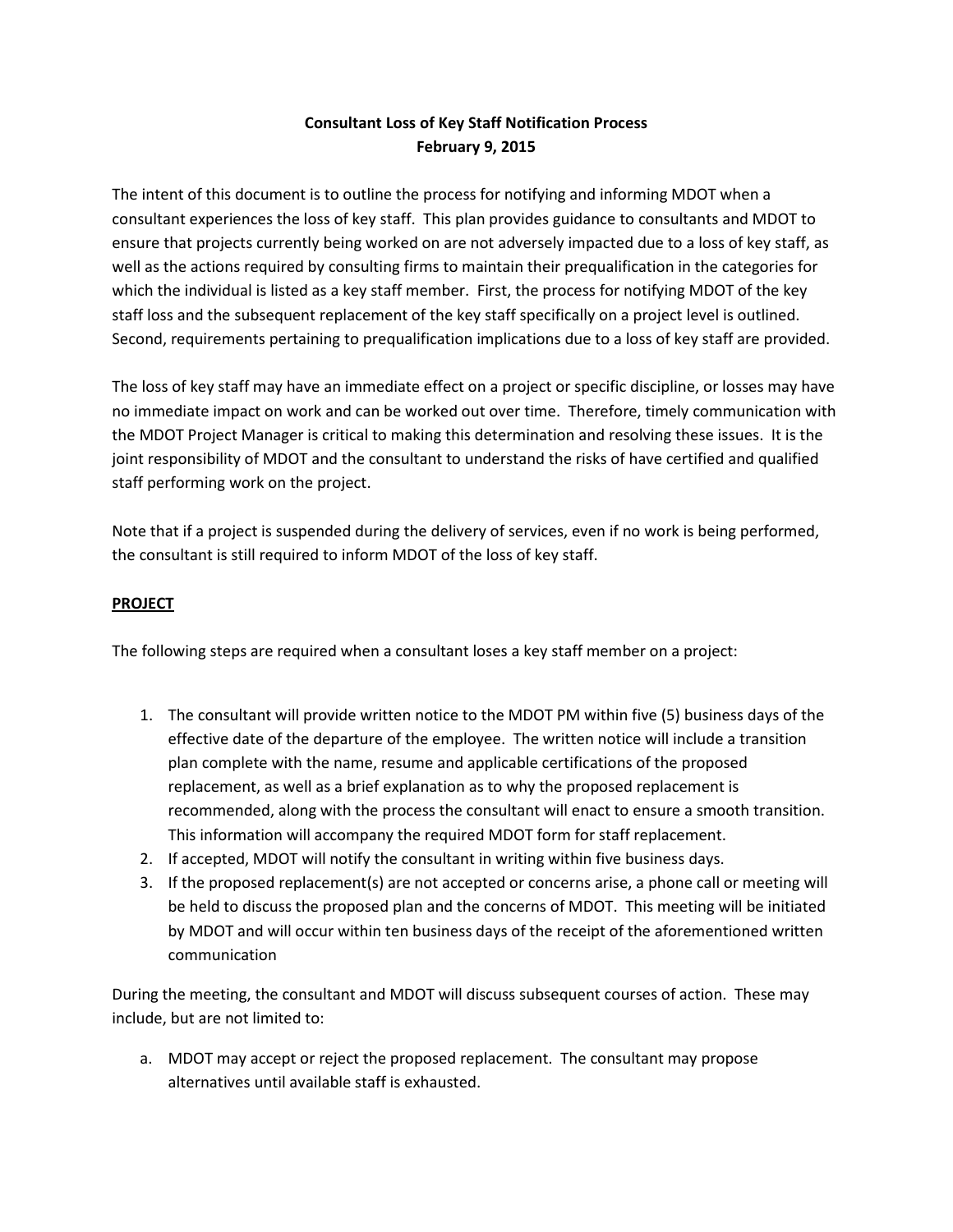- b. MDOT and the consultant may agree that the work in question be sub-contracted to another (prequalified) firm as long as the integrity of the Qualification Based Selection (QBS) process is maintained. The decision on the percentage of allocation of work between the prime and the sub will be made by the prime and approved by MDOT.
- c. If it is in the best interest of MDOT and the success of the project, the consultant and MDOT may arrange a mutually beneficial agreement that works within the requirements of QBS and the applicable CFR.
- d. The consultant may request an extension of time to find an adequate replacement and the MDOT PM may grant this extension in the event that the extension of time will not be detrimental to the successful delivery of the project.

Upon agreement by all parties, MDOT will notify the consultant in writing by signing the current required MDOT form submitted by the consultant within seven business days of receipt. The consultant is to prepare and document the meeting notes and any action items from these meetings.

## **Consequences**

Failure to comply with the established procedures will be reflected in the consultant project evaluation and/or other actions as determined appropriate by the Department.

#### **PREQUALIFICATION**

The loss of the key staff may affect the consultant's prequalification, and therefore the following steps are required.

- 1. If the key staff is listed as key personnel in a prequalification category, the consultant will notify MDOT Contract Services Division (CSD), in writing within 10 business days of the departure of the key staff. The notification must also provide a list of current MDOT projects affected by the prequalification associated with the lost key staff member, should this be the case.
- 2. Prequalification will immediately be revoked if no immediate replacement is available from the initial Prequalification Application. The prequalification will remain revoked until the replacement key staff is confirmed and approved by MDOT. Prequalification will immediately be reinstated upon MDOT's approval of the consultant's replacement key staff. However, failure to provide an approved replacement within 6 months (effective the date the notification of the loss of key staff to CSD), the consultant will be required to submit a full prequalification application package. MDOT will have ten business days from the date of the written notification to make a determination on the adequacy of the replacement.

## **Consequences**

Failure to comply with the established procedures will result in the loss of the consultant's prequalification status for up to 12 months in the affected classification.

Any consultant that notifies MDOT of new staff, submits staff for prequalification or replacement, offers staff in a proposal, or in anyway represents as staff who is not a bona fide employee of that firm will be